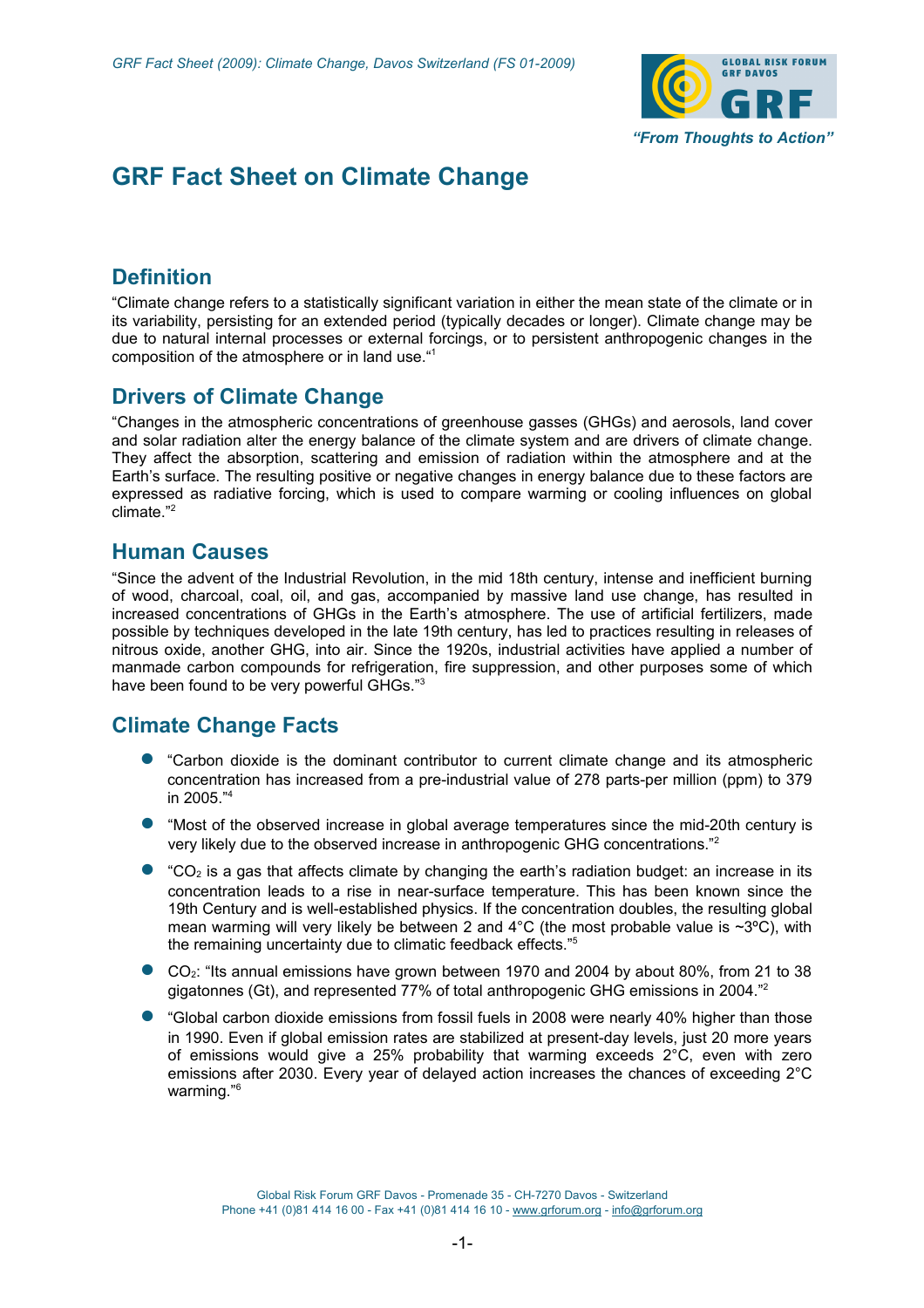- "The average global temperature went up by about 0.74°C during the 20th Century with the warming affecting land more than ocean areas."<sup>4</sup>
- "Confidence has increased that a 1 to 2°C increase in global mean temperature above 1990 levels (about 1.5 to 2.5°C above pre-industrial) poses significant risks to many unique and threatened systems including many biodiversity hotspots."<sup>2</sup>
- "It is very likely that the response to anthropogenic forcing contributed to sea level rise during the latter half of the 20th century."<sup>2</sup>
- "[...] a sea level rise of 0.09 to 0.88 m is projected for 1990 to 2100 primarily from thermal expansion and loss of mass from glaciers and ice caps."<sup>1</sup>
- "It is more likely than not that anthropogenic forcing has increased the risk of heat waves. Anthropogenic forcing is likely to have contributed to changes in wind patterns, affecting extra-tropical storm tracks and temperature patterns in both hemispheres."<sup>2</sup>

## **Climate Change Present Impacts**

- "Today more than 300 000 die due to climate change every year."
- "Weather-related disasters around the world have been on the rise for decades […]: on average, 300 events were recorded every year in the 1980s, 480 events in the 1990s, and 620 events in the last 10 years."<sup>8</sup>
- "Over the past 50 years, severe weather disasters have caused some 800 000 deaths and over a trillion dollars in economic loss – and in the present decade the damage wrought by such disasters has reached record levels."<sup>9</sup>
- "An estimated 26 million of the 350 million displaced worldwide are considered climate displaced people. Of these, 1 million each year are estimated to be displaced by weather related disasters brought on by climate change."<sup>10</sup>
- "Developing countries bear over nine-tenths of the climate change burden: 98 percent of the seriously affected and 99 percent of all deaths from weather-related disasters, along with over 90 percent of the total economic losses."<sup>10</sup>
- "The impact on the Earth's multi-trillion dollar ecosystems is also a key area of concern. Under a high emission scenario — the one that most closely matches current trends — 12 to 39% of the planet's terrestrial surface could experience novel climate conditions and 10 to 48% could suffer disappearing climates by 2100."<sup>3</sup>

### **Climate Change Future Impacts**

- "Altered frequencies and intensities of extreme weather, together with sea level rise, are expected to have mostly adverse effects on natural and human systems." <sup>2</sup>
- The fourth IPCC report: Heavy precipitation events will very likely be more frequent over most areas.<sup>2</sup>
- $\bullet$  The fourth IPCC report: Intense tropical cyclone activity will likely increase.<sup>2</sup>
- 2030: "Worldwide deaths will reach 500 000 per year."7
- **"The warming for the next 20 years is projected to be 0.2C° per decade.**"<sup>11</sup>
- 2030: "People affected by climate change annually expected to rise to over 600 million."
- Climate migrants: " $[...]$  the most widely repeated prediction being 200 million by 2050."<sup>12</sup>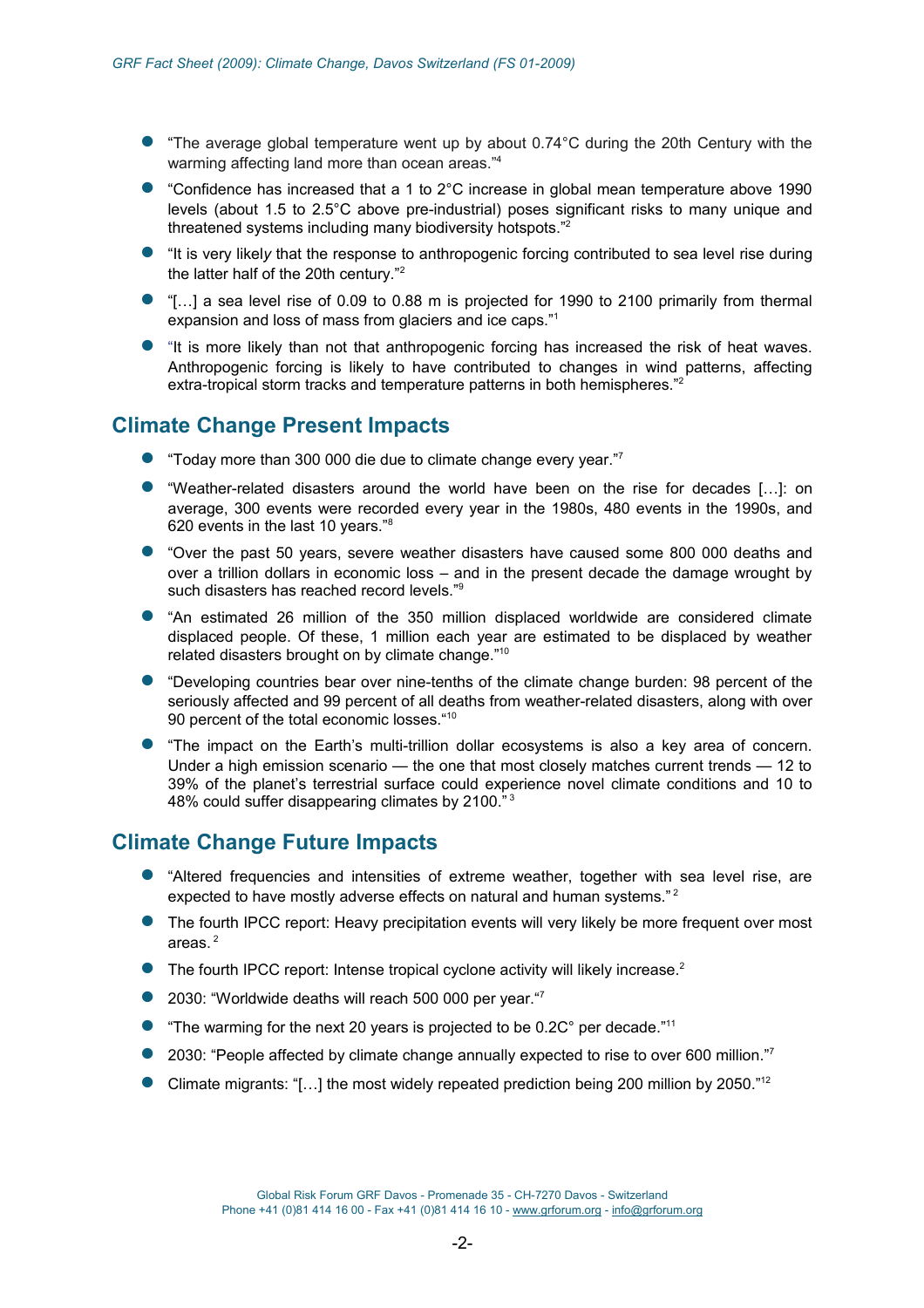# **Kyoto Protocol**

The Kyoto Protocol is an international agreement linked to the United Nations Framework Convention on Climate Change. The major distinction between the Protocol and the Convention is that while the Convention encouraged industrialized countries to stabilize greenhouse gas (GHG) emissions, the Protocol commits them to do so.<sup>13</sup>

## **Briefly summarized**

- Adopted at UNFCCC COP3 in Kyoto in 1997 and entered into force on 16 February 2005. Targets apply from 2008 to 2012.
- 37 industrialized countries ("Annex I countries") commit themselves to a reduction of four GHGs and two groups of gases produced by them, and all member countries give general commitments.
- The target is to tackle the issue of global warming and GHG emissions amongst all participants with the binding aim to achieve an average reduction of 5.2% from 1990 levels by the year 2012.
- 187 countries have accepted the Kyoto Protocol targets as of November 2009.
- Signed but not ratified by the United States and Australia.
- $\bullet$  CO<sub>2</sub> is used as a standard, and the remaining GHG are converted to their CO<sub>2</sub> equivalents. The reduction of  $CO<sub>2</sub>$  emissions has to be conducted by means of national initiatives but can also be implemented by the so-called flexible mechanisms in the protocol. One essential instrument is Emissions Trading, which allows countries that emit less than their quota, to sell emissions credits to nations that exceed their target. In addition to the bilateral emissions trade between the Kyoto Protocol member states, the European Union has its own "European Union Emission Trading Scheme", which is the first multi-national and worldwide largest trading program for greenhouse gases.

## **COP15 Copenhagen – the crucial conference (7 to 18 December)**

- "Without additional policies, global GHG emissions are projected to increase 25-90% by 2030 relative to 2000 […]."<sup>14</sup>
- The last chance to achieve an agreement that can be ratified in time for it to come into force after the first commitment period of the Kyoto Protocol expires in 2012.<sup>15</sup>
- "Developments in the world since the Kyoto Protocol was negotiated in 1997 show that a new agreement is needed. China has replaced the USA as the largest emitter of greenhouse gases […]."<sup>15</sup>
- The ambition of the Danish government is that COP15 will result in an ambitious global agreement including all the countries of the world.<sup>15</sup>
- "In an interview with the Guardian, **James Hansen** the world's pre-eminent climate scientist, said any agreement likely to emerge from the negotiations would be so deeply flawed that it would be better to start again from scratch. […] All four of the major emitters – the US, China, EU and India – have now tabled offers on emissions, although the equally vexed issue of funding for developing nations to deal with global warming remains deadlocked. […] he is vehemently opposed to the carbon markets schemes – in which permits to pollute are bought and sold – which are seen by the EU and other governments as the most efficient way to cut emissions and move to a new clean energy economy. […] In Hansen's view, dealing with climate change allows no room for the compromises that rule the world of elected politics."<sup>16</sup>